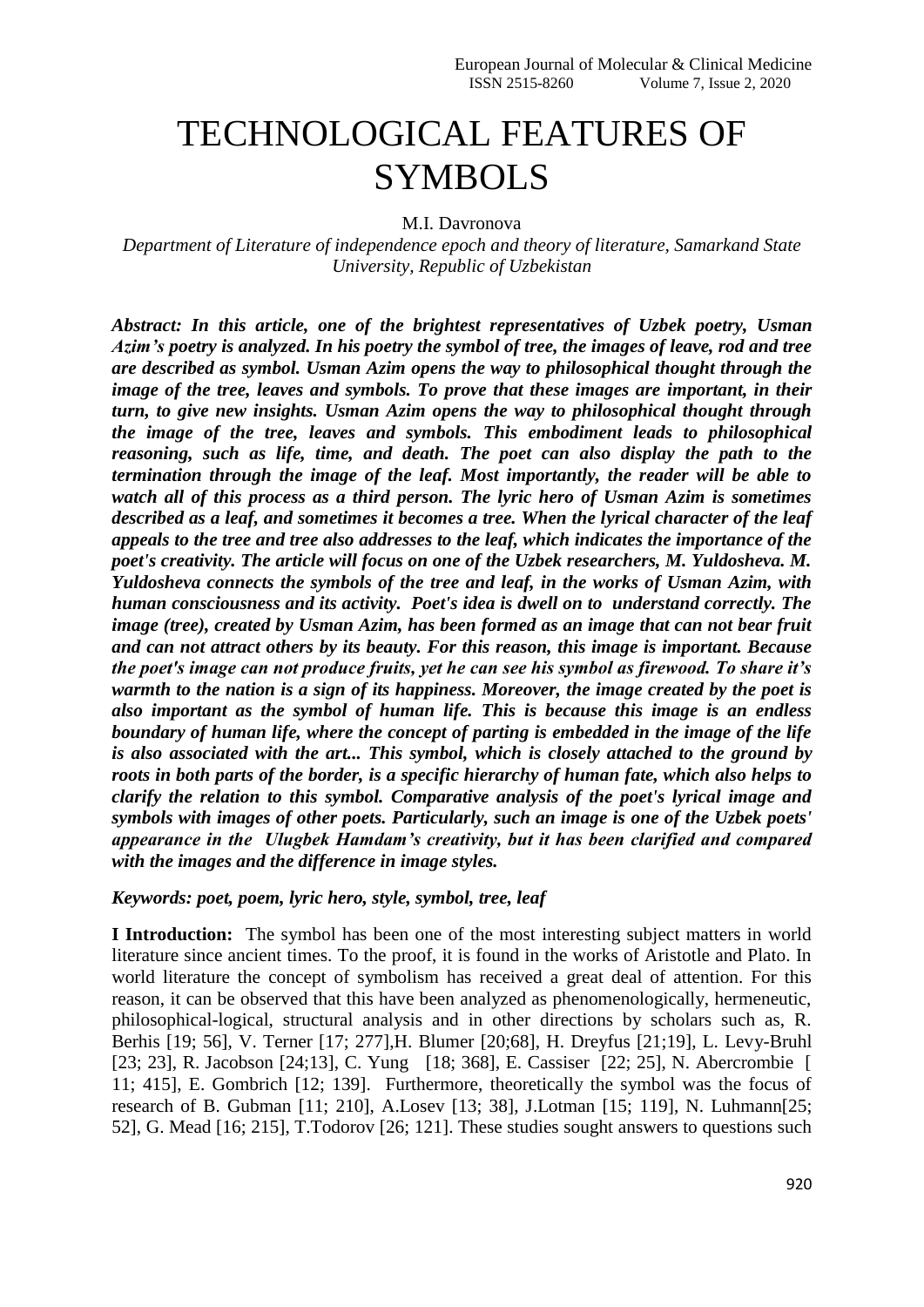as the role of symbols, their importance, their tasks in the work, the role and significance of symbols in creative work.

Much work has been done in Uzbek poetry to study symbols. There is a great deal of research, especially on classical literature. However, in some degree the symbols found in the works of Usmon Azim have not been carried out. For this reason, in this article we will investigate the symbols encountered in the work of the poet.

II. The Main Part. The images depicted by Usman Azim do not repeat each other. It is a vivid figure in every single image, and we can see that he enriched him with new ideas and new content. The images created by the poet are among the images that taken to the level of the emblem. These images are an inseparable part of life, or a subject that recognizes ordinary life or self-identity. In this sense, the characters in his poems always try to be original. Lyric hero in his poem "Leaf" is a branch. This lyrical hero shows a poetic image. The spiritual state of the leaf expands through the band, which provides a picture of the psychological state of the leaf's language. It states:

(There is no sin on the hand). I lost my handle. My branch is shaken - there is nothing to worry about! After a pyramid of air, the road was drawn, Though the throne of silence is broken - Sorrow is not enough for wail.

On Earth, however, eternal end waits me There is frosty in its heart Only Allah keeps me going

Carefully, carefully, carfully… [1;184]

The leaf is separated from its branch. It is normal to fall on the ground. However, the process of going down to the ground for a leaf is a destiny. It can no longer spring, and it does not look like a leaf again. This sadness is not intense at the level of trembling, although it is sad and upset. This is because his illuminated path of Allah is enlightened by His light and sends him to the throats as if he were slowly moving. In his poetry, which begins with the "Real Autumn", is a lyric leaf. He also spattered his time with a shimmering tree horn. However, this leaf has not accepted the path to the ritual as a simple method. He again turned to the tree with the desire to grow:

My dear - a leaf... Dear tree, No chance For farewell I'm leaving. I am... The tree, Explain - You're down on the ground As you go How can it be?  $[3; 53]$ 

A tree is as mother for a leaf. As a child who separates himself from his mother, the leaf applies to the tree. The leaf just set the tree as its location. The ground is alien to him. That is why leaf questions are drowned. He rarely addresses the desire to grow. However, no matter what happens to this question, neither a tree can answer. Although the root of the tree is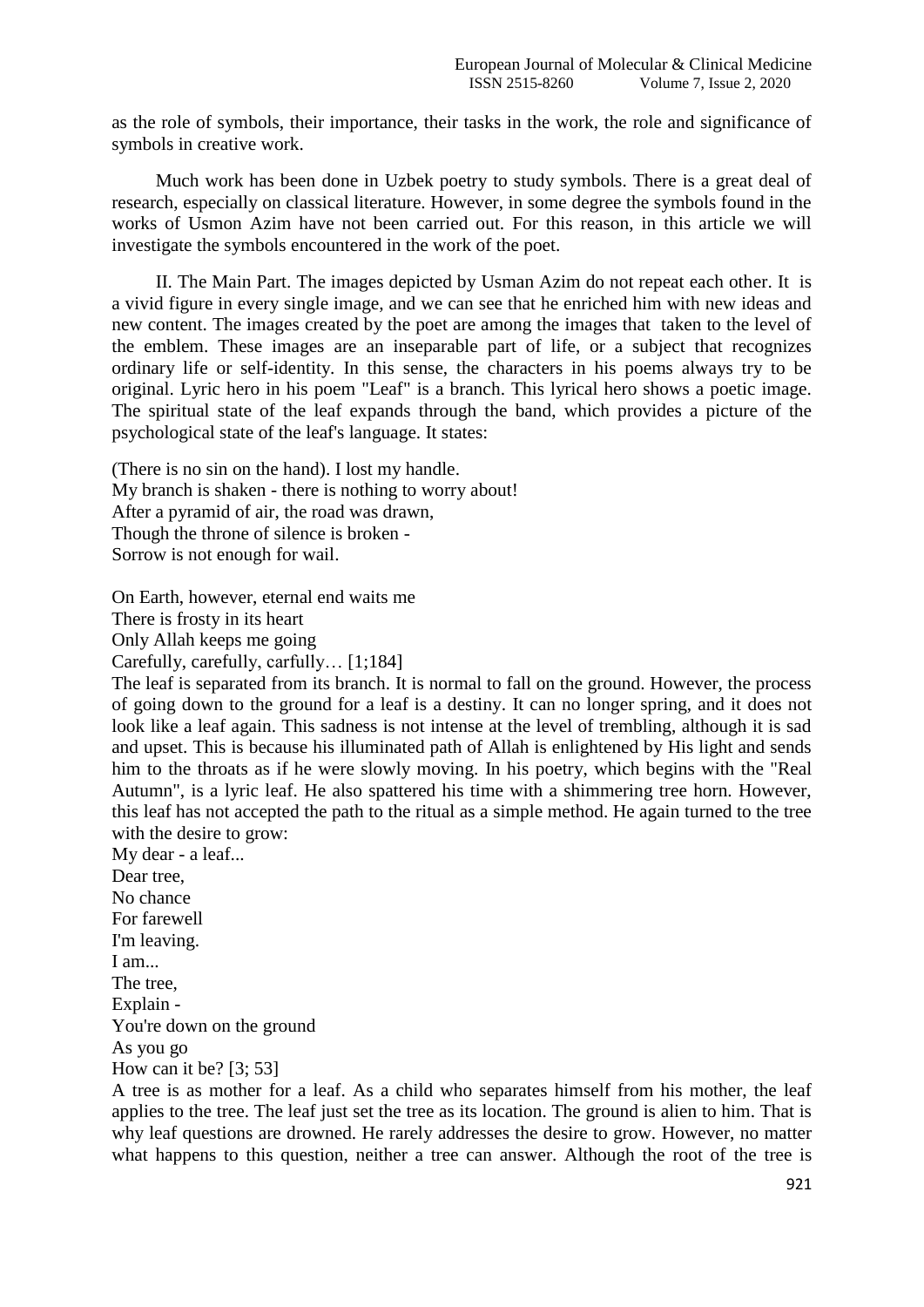closely related to the earth, it cannot find the answer to the leaf's last resort [2; 144]. The literary critic M.Yuldasheva draws attention to the concept of the tree, which occupies a special place in the work of Usmon Azim: "The tree that grows in a normal plant flourishes the eye, delivers its fruit, delivers its fruit, and purifies the air with its leaves without flowers. In any case, the energy in the body isspent for sprouting and making fruits. I do not even have this tree, how my life has passed, who is with me, who I am happy with, who do good or give me some kind of irreproachable questions. The poet's skill is expressed that Usmon Azim changed his heart and flourished in a moment, and made him a fatal blow: "Every moment flowering,every moment of horror ". Thus, M. Yuldasheva connects the tree and leaf concepts in the creation of Usmon Azim with human consciousness and its activities. She correctly understands the idea of the poet.

In the poem of the poet Usmon Azim, poetic characters are interpreted not only as a leaf but also as a tree. We find this image in the poem "The Song of Life". The poet lives in the midst of a picture of two trees. As a result, the lyrical hero is interpreted as two images. The first person is the poet himself. He observes the trees, describes their mentality to the reader. The other is the two trees that move each other.

Two trees in the garden -

waiting for each other.

You are a tree,

I am a tree,

We burn and weigh.

I slammed the winds,

In the language of leafy

He brought it to the palm

Everything in my heart

The poet interprets trees in harmony with nature and its laws, in communicating with human life and destiny. In this regard, he expresses his poetic attitude to life and destiny. Life, dreams, hopes and destinies are not always intangible. If the dreams come true and the fate is not united. Then these two concepts, destiny and desire, become two boundary points of the two poles. In a continuous process, the destiny will be judged.Therefore, the lyric heroes, created by the poet, are bound to each other, although they remain the boundary points on both sides of the pole. As the poet portrays a point in which the world cannot deal with reality, the tree roots become the opponent of the separation. This rival is so tied to the ground that he has the power to shut the path of two lovers. The poet goes from the original path to become a storyteller and an observer. Two trees in the garden are poetic images.

Laylo Sharipova cites "the image of a tree in the creative work of Ulugbek Hamdam": "The poet's creativity is a garden and a tree." [4; 219] Usmon Azim also applies to a tree that is part of nature. In the poet's poetry, the tree is not an ordinary image. It "... as the embodiment of life, stages of life: birth, growth, decay, death." [5; 65]

I'm created:

My form is curved,

My flowers are not full of excitement.

No one loves my fruit,

My leaf is not sunshade for an ant.

Bye! I just do it,

Dears in the garden follow the road, where...

When I become wood,

I went out, my friends, for being fire! [6; 17]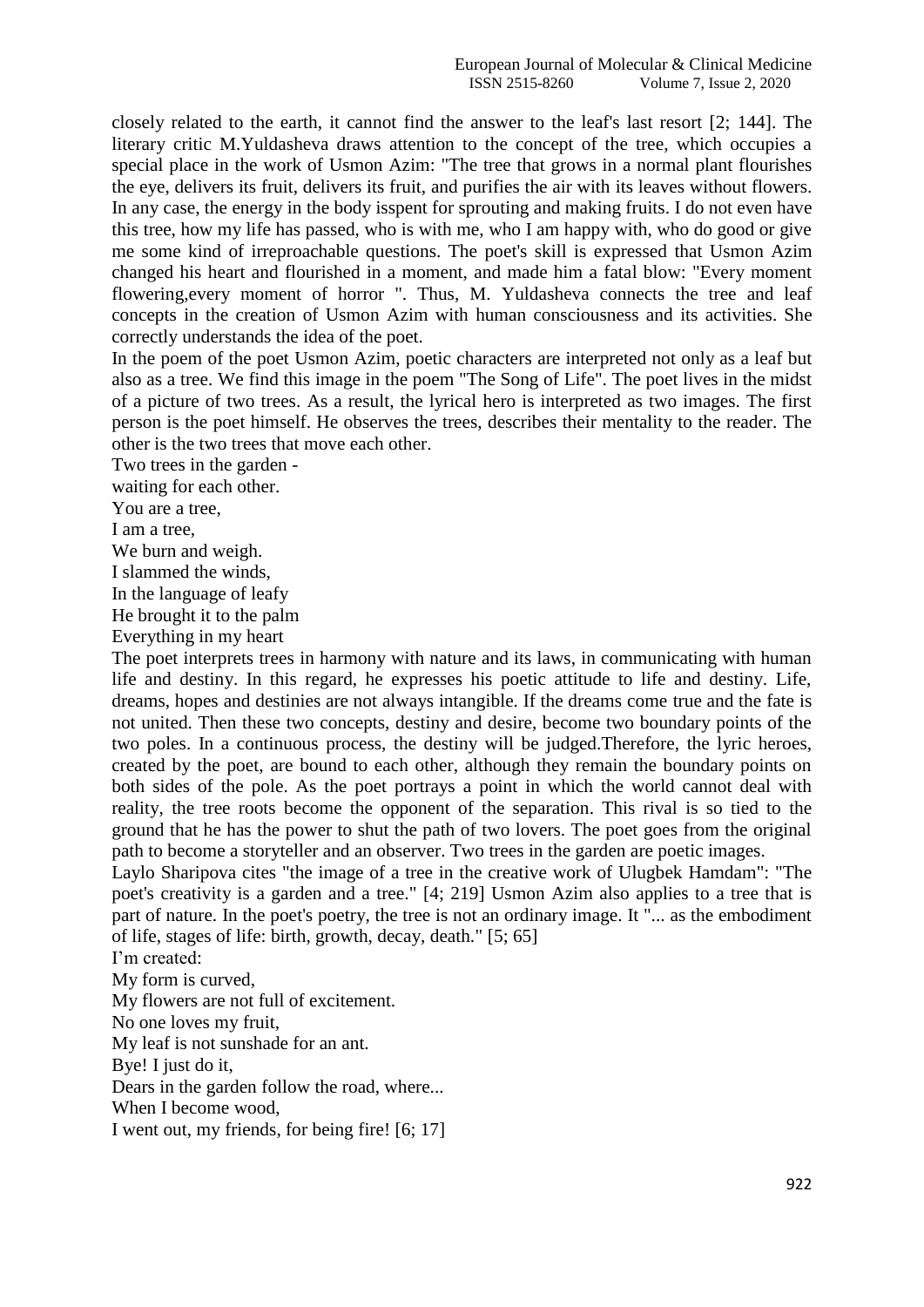The tree is a symbol of the lyric hero. He is a figure that he could not find meaning in his life. It's logical that the last way to burn a fire is fire. Only if it is flame, it will achieve its goal. The lyric hero feels deeply about his life. He can see his own appearance on the burning, because it offers its own heat to people. Burning is also symbolic in this respect. The writer points out that the only venture is the blessing of burning. As Abdughafur Rasulov noted, "Realistic artwork is perfect, complex content.It is created in the form of text. The steadfastness of the text depends primarily on the artist's talent, the accuracy of what he or she is saying, the weight of the word imposed on the words, the rhythm of the rhyme and the sound. Creating advanced texture is a science of creative search. " [7; 149] Usmon Azim was seriously searching for this tree image. He knew that the gentle curved tree would have felt that the brutal arbitrator, who had been in charge of the time, was in the grip of the tree. However, the poet does not consider the life of a lyrical poet to be a tragedy.

That's why the tree speaks, "Hell, I've done it now." Poetry has become a delicate one. While analyzing this poem, Munkarkhid N. Rakhimjonov draws the following conclusion: "One thing should be emphasized here. In particular, after the work of the "Tree of Sabrina" by Rauf Parfi, in our poetry there were so many poems about the tree that if we gather them, it will be a great book. At present, the meaning of the concept of the tree in Uzbek lyricism is so sharp that it has become a symbol, not limited to the artistic detail or poetic image. Therefore, according to literary interpretations in almost every poem, the symbolic images that carry the tree image are deep.In the poem Usmon Azim, the social content mentioned in the tree is unusual ... it is well known that the wood burnings the tree from the sun. That is, the tree has been created by nature, and it is still in the nature itself. The poet uses the same principle of nature as a model of thought. [8; 226] There is wisdom in what appears to be inferior. It can give a person a sense of his own thinking. [9; 21] There is such a wisdom philosophy in the song of "The Last Song of a Tree", which does not have a frown on its belly, its flowers are not excited for souls, no one likes fruits, and cannot even have an umbrella for the antelope.

In general, the fact that the tree has become an image and plays an important role in the "knowledge of nature" as a natural phenomenon has poetized this image (see18).

III Conclusion. In summary, we can say that the heroes created by Usmon Azim are part of nature. It is the emblem of the pupil and encourages the reader to think, reason, and make the necessary conclusions.

## **References:**

- [1] Usmon Azim. Heart -Tashkent: Publishing house after GafurGulom, 2009, p. 184.
- [2] Yuldasheva M. Skill does not choose a theme. // Sharq yulduzi, 2017, Edition 4, page 144.

[3] Usman Azim. Nastalgy. Tashkent: Uzbekistan National Scientific Encyclopedia of State Scientific |Publishing House, 2007, p. 39.

- [4] Uzbek literature. Influence and typology. Tashkent: Editorial Publisher, 2013, p. 219.
- [5] Mingboeva D. Symbols of speech. Tashkent: The new age of Generation, 2007, p. 65.
- [6] Usman Azim. Selections. Tashkent: "Sharq" publishing house, 1995, p. 17.
- [7] The Literature of Independent period. Tashkent, publishing house named after GafurGulom, 2009, p. 149.
- [8] N. Rakhimjonov. The Uzbek Poetry of Independence. -Tashkent: "Fan" publishing house, 2007, p. 226
- [9] Tohir Shermurod, Elyos Ismail. UsmanAzim'sactivity. Tashkent: Science and Technology Center, 2011, p. 21